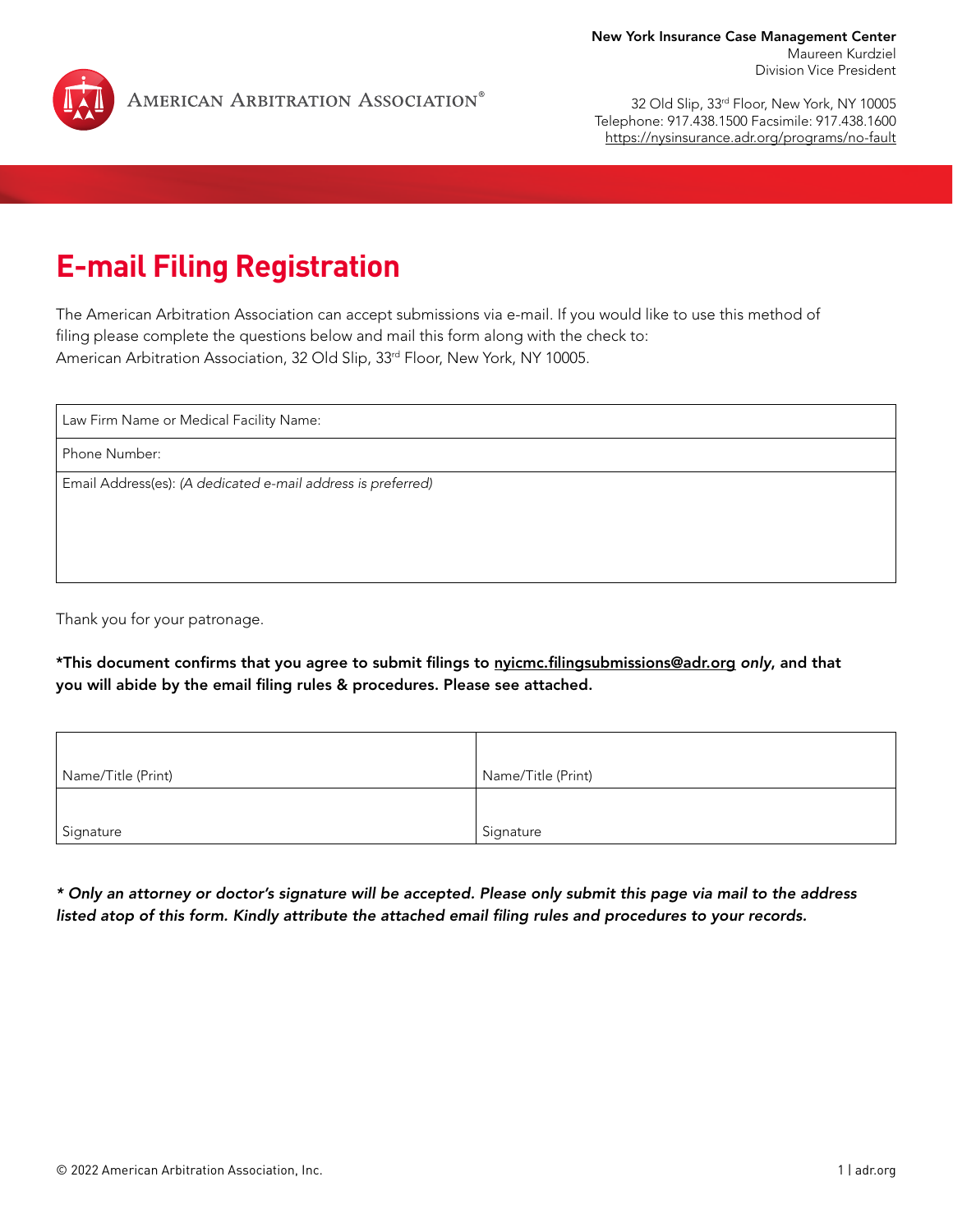

32 Old Slip, 33rd Floor, New York, NY 10005 Telephone: 917.438.1500 Facsimile: 917.438.1600 <https://nysinsurance.adr.org/programs/no-fault>

## **E-mail Filing Rules & Procedures**

As the applicant, you are responsible for monitoring the email address you are submitting your electronic filing from. If there are any rejection notices or verification requests, they will be forwarded to the email address that originally submitted the case. Once the case is amended or verified, it must be resubmitted in its entirety back to our designated email address [nyicmc.filingsubmissions@adr.org](mailto:nyicmc.filingsubmissions@adr.org) *only*.

Cases must be submitted with adherence to the following:

- PDF format only
- One case per email with One attachment only
- AR1 or Denial (NF-10) must be signed
- Submissions are not to exceed 64MB in size; if the case is larger than the set size the submissions must be mailed into the center
- Only one copy of the case is required when emailing into the center
- As the applicant, by regulation you are still accountable to send a copy of your intent to file arbitration proceedings to the respondent (default by mail, unless otherwise agreed upon by the respondent)
- Case caption information or your firm file number is recommended to be listed in the subject line of the email to serve as receipts for each case submitted. This data is used to identify each individual filing; the receipt is confirmation that the file was received [not processed]. Once a case is processed you are placed on notice by way of the initiation letter.

If at any time a case is forwarded in error, or you would like us to stop the commencement of arbitration, please email our Intake Managers listed in the Contact section below with a copy of the email receipt and your request to withdraw the file.

Every effort to locate cases will be made, but there are no guarantees. In the event the case is entered, processed, and assigned a AAA 41#, you are still responsible to withdraw the case accordingly.